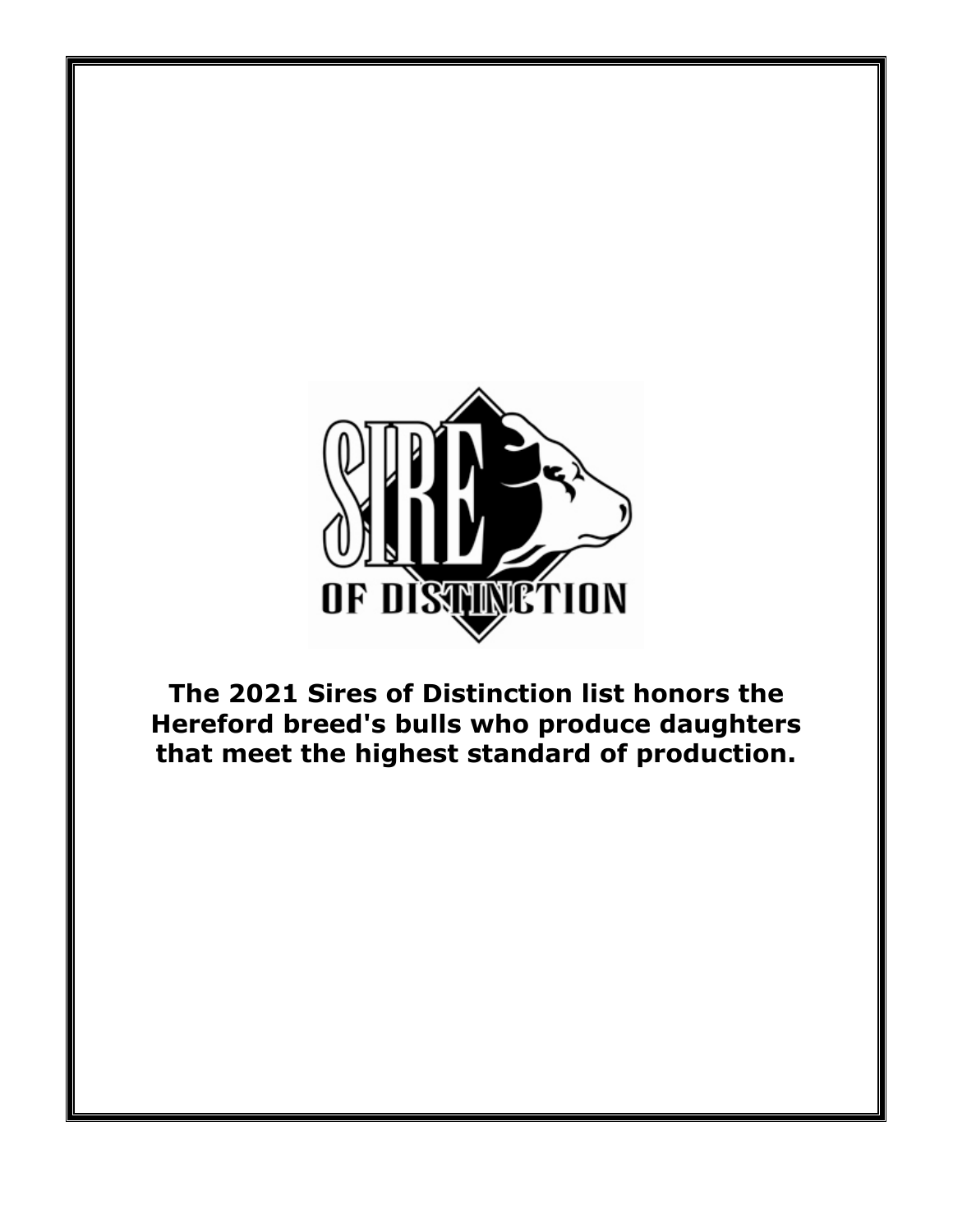## **2021 Sires of Distinction Honored**

The job description for an ideal Hereford cow could be as follows: She should produce a healthy, growthy calf every year; she should calve as a two-year-old, and she should cause her owner absolutely no problems. These ideal cows are recognized as Dams of Distinction. A Dam of Distinction is the standard by which all Hereford cows can be judged.

The Sires of Distinction program recognizes superior Hereford bulls. The American Hereford Association Board of Directors initiated the program in August 2007 to recognize Hereford bulls that sire efficient, fertile and productive females. To be honored as a Sire of Distinction a bull must have produced daughters that have received at least seven Dams of Distinction awards.

Bulls attaining the Sire of Distinction status are recognized with "SOD" after their names when doing an animal or EPD inquiry on Hereford.org.

A list of the 87 sires recognized as Sires of Distinction for the first time follows.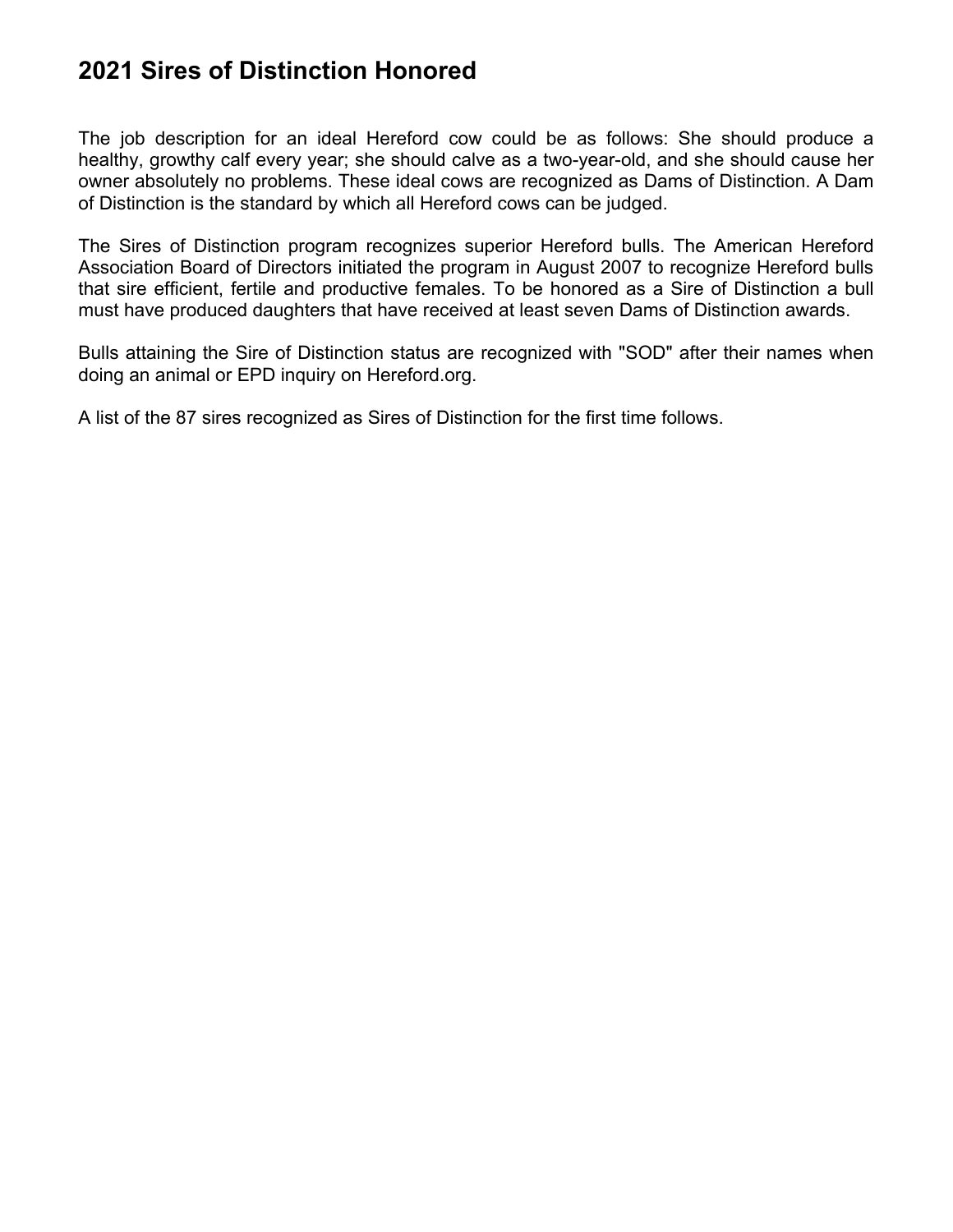| /S 3027 DOMINO 9764W<br>43052934<br>CES JWS WC VIGOR 29F F31 ET<br>42807585<br>3<br>MS DD 43 DOMINO YK B82<br>43478964<br>MM MISS DOMINO 9764W A 023<br>43463918<br>43424158<br>$\overline{2}$<br>43377796<br>CB HIGHWAY VIGOR 464<br>MS DD LG 8 DOMINO YK A68<br>5<br>4<br>3<br>43196324<br>MM MISS DOMINO 9764W C 022<br>43578121<br>DB MISS BOOMER 442<br>MS DD V 2 DOMINO YK A29<br>43377773<br>-1<br>-1<br>MM MISS DOMINO 9764W C 989<br>43632990<br>-1<br>E U806 VICTOR X84<br>CHAN 2010 026K GOLD 2<br>42523681<br>43081297<br>CHAN MS BRIGHT GOLD 28<br>43130415<br>CKP X84 VICTORIA 2010<br>43328053<br>AH RIGHT TIME A18<br>43116060<br>3<br>-1<br>HH MS RIGHT TIME D66<br>43390195<br>CHAN MS BRIGHT GOLD V350<br>43429730<br>E X84 VICTORIA C131<br>43587978<br>5<br>-1<br>-1<br>3<br>43594358<br>3<br>43429725<br>3<br>43480185<br>HH MS RIGHT TIME H18<br>CHAN MS BRIGHT GOLD V445<br>LJE X84 VICTORIA 031B<br>$\overline{2}$<br>CHAN MS BRIGHT GOLD W355<br>43531702<br><b>BAR JZ AUDACIOUS 294A</b><br>EFBEEF M326 BEN10 T073 ET<br>43381464<br>42793149<br>43535831<br>THR MISS THOR 5007C<br>43607521<br>CHEZ DOMINO 100Y<br>43232860<br>MM MISS JADE T073 B 876<br>2<br>2<br>THR MISS THOR 5015C<br>$\overline{2}$<br>2<br>43607530<br>5<br>GR MISS DOMINO 1103<br>43399815<br>MM MISS JADE T073 C 002<br>43578098<br>THR MISS THOR 5021C<br>43607534<br>3<br>GR MISS DOMINO 2235<br>43604587<br>$\overline{2}$<br>43578337<br>MM MISS JADE T073 C 267<br>-1<br>$\mathcal{P}$<br>43633011<br>3<br>THR MISS THOR 5163C<br>43607625<br>MM MISS JADE T073 C 777<br>CL 1 DOMINO 0150X<br>43082428<br>EH HUNTER 957<br><b>BAR JZ GUNNER 308A</b><br>43381465<br>LJS MS DOMINO 1229<br>43296527<br>43032336<br>2<br><b>BAR JZ GLIMMER 484C</b><br>43495360<br>HH MS HUNTER B74<br>43581921<br>3<br>LJS MS DOMINO 1439<br>43225119<br>3<br>2<br>43594948<br>43290912<br>2<br>BAR JZ GLIMMER 659D<br>43691462<br>LJS MS DOMINO 1529<br>HH MS HUNTER C107<br>-1<br>BAR JZ GLIMMER 672D<br>43691473<br>LJS MS DOMINO 1620<br>43706960<br>$\overline{4}$<br>HH MS HUNTER D44<br>43390173<br>-1<br>$\overline{2}$<br><b>BAR JZ GLIMMER 685D</b><br>43691472<br>CL 1 DOMINO 2109Z<br>F HARLAND 880<br>43268088<br>42879356<br>43644412<br>DN MISS HARLAND 067X<br>43104717<br>BBH 743 ASSET 337A<br>43407047<br>3<br>ECR 2109 DOMINETTE 5005<br>-1<br>S&S MAIN LADY 284C<br>43612166<br>ECR 2109 GEN LADY 508 ET<br>43647555<br>DN MISS HARLAND 108Y<br>43202877<br>3<br>-1<br>43396624<br>3<br>S&S MISS LAMP 255C<br>43612136<br>ECR MS GENETIC DOM 6335<br>43753862<br>3<br>DN MISS HARLAND 329A<br>43862386<br>2<br>43538993<br>2<br>S&S MISS ROYAL 341D<br>43710508<br>K LADY DOMINO 772E<br>DN MISS HARLAND 437B<br>43862380<br>$\overline{1}$<br>K LADY GINA 719E ET<br>BLL DIAMOND 72S 27W<br>43000742<br>FHF M33 STARBUCK 116T ET<br>42874559<br>BLL LADY DIAMOND 27W 146Z<br>CL 1 DOMINO 215Z<br>43196736<br>43304101<br>43268007<br>FHF 116T RUBY 57Y<br>5<br>2<br>B&D L1 DOMINET 7735 ET<br>43866517<br>BLL LADY DIASPECIAL 27W 147Z<br>43304041<br>43465783<br>FTF PRIME PRODUCT 226Z<br>CL 1 DOMINETTE 442B 1ET<br>43289496<br>43800239<br>BOYD MATERNAL EDGE 1049<br>43186785<br>CL 1 DOMINETTE 7133E<br>FTF MS PRIMETIME 649D<br>43667141<br>-1<br>-1<br>MISS GHF CUTTING EDGE 858 634<br>43702442<br>$\overline{2}$<br>43659587<br>FTF MS PROSPECTOR 520C<br>43579460<br>F 215Z DOMINETTE 638<br>43702414<br>43781863<br>43667075<br>2<br>MISS GHF EX DURANGO 357 606<br>F 215Z DOMINETTE 709<br>FTF PRIMETIME MISS 617D<br>43590771<br>43579022<br>43794526<br>$\overline{2}$<br>MISS GHF LEADING EDGE 514<br>HH MISS ADVANCE 5086C ET<br>FTF PRIMETIME MISS 703E<br>MISS GHF LUCKY LADY 998 762<br>43796351<br>WSR DOMINETTE 741E<br>43856820<br>3<br>THOM 2219Z OF 226Z 410B<br>43465518<br>43779353<br>MISS GRAND DURANGO 104 610<br>43702360<br>WHHR PRIME PRINCESS 706<br>-1<br>CL 1 DOMINO 314A<br>WHHR PRIME PRINCESS 713<br>43779372<br>43379692<br>$\overline{1}$<br><b>B MOONPIE 712</b><br>43937052<br>BR DM TNT 7010 ET<br>42827974<br>JC L1 GOLDEN GIRL 7010 541C<br>43722912<br>43655548<br>B PI LADY 530C<br>G 073 KING LAD 233<br>43276448<br>43475495<br>KJ BJ 319X VELVET 340C ET<br>43585765<br>B PI LADY 538C<br>43722930<br>G QUEEN LASS 417<br>2<br>4<br>43833976<br>KJ BJ 319X VELVET 999A ET<br>43450687<br>B PI LADY 602D<br>TG QUEEN LASS 415<br>43475384<br>4<br>BCC L1 L1 DOMINETTE 502C<br>43655599<br><b>LANGFORDS LADY 2015</b><br>43301050<br>$\overline{2}$<br>2<br>MC JC L1 GOLDEN GIRL TNT 1516<br>43656187<br>CL1 DOMINETTE 521C<br>43576262<br>GOLDEN-OAK FUSION 3S<br>42963122<br>LHF 3S COWGIRL 610D<br>43684735<br>2<br>42759837<br>CMF SAH 676M ON TARGET 837S<br>43187726<br><b>BURDEN BRS CLASSIC 0653</b><br>42700550<br>LHF 3S DANIELLE 119Y<br><b>BURDEN BROS MS CLASSIC 1258</b><br>43398808<br><b>JTN VALLIE 139 837S V4</b><br>43003209<br>LHF 3S FERRARI 220Z<br>43284578<br>3<br>BURDEN BRS MS CLASSIC 1373<br>43493941<br>LJR MSU RACHEL 244A<br>43383412<br>LHF 3S FURIOSA 562C<br>43582939<br>-1<br>3<br>43599946<br>2<br>3<br>JTB MS CLASSIC 1308<br>43445988<br>LJR MSU RACHEL 306C<br>LHF 3S LEADING LADY 611D<br>43684743<br>LHF 3S PRINCESS 113Y<br>າ<br>JTB MS CLASSIC 1316<br>43493933<br>ົ<br>43187860<br>DD 8 DOMINO NEON YANKEE 129<br>43192173<br>C HIDALGO 6159 ET<br>42701571<br>MS DD MAGIC HENRY A34<br>43377841<br>GRF GARTH 919<br>42994060<br>5<br>43146775<br>2<br>43527905<br>43541698<br>WST MISS HIDALGO X704<br>PONCA MEGAN 466<br>3<br>3<br>PINERIDGE MISS GARTH 4008<br>43049048<br>43466264<br>$\overline{4}$<br>WST MS 6159 HIDALGO W616<br>4<br>PINERIDGE MISS GARTH 438<br>DD REDEEM ME 269<br>43280314<br>C R111 MR HEREFORD 2109 ET<br>43270674<br>DD MS J Y REDEEM C44<br>43583109<br>GV CMR 351 PROOF Y459 ET<br>43215024<br>43534335<br>2<br>43479008<br>43479563<br>RV MS HEREFORD 4054<br>MS DD 6 N REDEEM B86<br>3<br><b>BAR JZ PAISLEY 159B</b><br>4<br>$\overline{c}$<br>RV MS HEREFORD 6005<br>43749878<br>MS DD 8 REDEEMS SHADOW B74<br>43479006<br>JF LADY PROOF 11C<br>43619545<br>$\overline{4}$<br>1<br>2<br>RV MS HEREFORD 6054<br>43749239<br>2<br>VF 459Y MISS PROOF 405B<br>43494024<br>$\overline{2}$<br>RV MS HEREFORD 6709<br>43730641<br>DD Y 2 YANKEE 834<br>42888875<br>MS DD 4 7 DOMINO Y A02<br>43377768<br>$\overline{1}$ | <b>Sire Name</b><br>DoD# | Daughter Name | <b>Registration No</b> | <b>Sire Name</b><br>DoD# | Daughter Name | <b>Registration No</b> | <b>Sire Name</b><br>DoD# | Daughter Name | <b>Registration No</b> |
|------------------------------------------------------------------------------------------------------------------------------------------------------------------------------------------------------------------------------------------------------------------------------------------------------------------------------------------------------------------------------------------------------------------------------------------------------------------------------------------------------------------------------------------------------------------------------------------------------------------------------------------------------------------------------------------------------------------------------------------------------------------------------------------------------------------------------------------------------------------------------------------------------------------------------------------------------------------------------------------------------------------------------------------------------------------------------------------------------------------------------------------------------------------------------------------------------------------------------------------------------------------------------------------------------------------------------------------------------------------------------------------------------------------------------------------------------------------------------------------------------------------------------------------------------------------------------------------------------------------------------------------------------------------------------------------------------------------------------------------------------------------------------------------------------------------------------------------------------------------------------------------------------------------------------------------------------------------------------------------------------------------------------------------------------------------------------------------------------------------------------------------------------------------------------------------------------------------------------------------------------------------------------------------------------------------------------------------------------------------------------------------------------------------------------------------------------------------------------------------------------------------------------------------------------------------------------------------------------------------------------------------------------------------------------------------------------------------------------------------------------------------------------------------------------------------------------------------------------------------------------------------------------------------------------------------------------------------------------------------------------------------------------------------------------------------------------------------------------------------------------------------------------------------------------------------------------------------------------------------------------------------------------------------------------------------------------------------------------------------------------------------------------------------------------------------------------------------------------------------------------------------------------------------------------------------------------------------------------------------------------------------------------------------------------------------------------------------------------------------------------------------------------------------------------------------------------------------------------------------------------------------------------------------------------------------------------------------------------------------------------------------------------------------------------------------------------------------------------------------------------------------------------------------------------------------------------------------------------------------------------------------------------------------------------------------------------------------------------------------------------------------------------------------------------------------------------------------------------------------------------------------------------------------------------------------------------------------------------------------------------------------------------------------------------------------------------------------------------------------------------------------------------------------------------------------------------------------------------------------------------------------------------------------------------------------------------------------------------------------------------------------------------------------------------------------------------------------------------------------------------------------------------------------------------------------------------------------------------------------------------------------------------------------------------------------------------------------------------------------------------------------------------------------------------------------------------------------------------------------------------------------------------------------------------------------------------------------------------------------------------------------------------------------------------------------------------------------------------------------------------------------------------------------------------------------------------------------------------------------------------------------------------------------------------------------------------------------------------------------------------------------------------------------------------------------------------------------------------------------------------------------------------------------------------------------------------------------------------------------------------------------------------------------------------------------------------------------------------------------|--------------------------|---------------|------------------------|--------------------------|---------------|------------------------|--------------------------|---------------|------------------------|
|                                                                                                                                                                                                                                                                                                                                                                                                                                                                                                                                                                                                                                                                                                                                                                                                                                                                                                                                                                                                                                                                                                                                                                                                                                                                                                                                                                                                                                                                                                                                                                                                                                                                                                                                                                                                                                                                                                                                                                                                                                                                                                                                                                                                                                                                                                                                                                                                                                                                                                                                                                                                                                                                                                                                                                                                                                                                                                                                                                                                                                                                                                                                                                                                                                                                                                                                                                                                                                                                                                                                                                                                                                                                                                                                                                                                                                                                                                                                                                                                                                                                                                                                                                                                                                                                                                                                                                                                                                                                                                                                                                                                                                                                                                                                                                                                                                                                                                                                                                                                                                                                                                                                                                                                                                                                                                                                                                                                                                                                                                                                                                                                                                                                                                                                                                                                                                                                                                                                                                                                                                                                                                                                                                                                                                                                                                                                                                  |                          |               |                        |                          |               |                        |                          |               |                        |
|                                                                                                                                                                                                                                                                                                                                                                                                                                                                                                                                                                                                                                                                                                                                                                                                                                                                                                                                                                                                                                                                                                                                                                                                                                                                                                                                                                                                                                                                                                                                                                                                                                                                                                                                                                                                                                                                                                                                                                                                                                                                                                                                                                                                                                                                                                                                                                                                                                                                                                                                                                                                                                                                                                                                                                                                                                                                                                                                                                                                                                                                                                                                                                                                                                                                                                                                                                                                                                                                                                                                                                                                                                                                                                                                                                                                                                                                                                                                                                                                                                                                                                                                                                                                                                                                                                                                                                                                                                                                                                                                                                                                                                                                                                                                                                                                                                                                                                                                                                                                                                                                                                                                                                                                                                                                                                                                                                                                                                                                                                                                                                                                                                                                                                                                                                                                                                                                                                                                                                                                                                                                                                                                                                                                                                                                                                                                                                  |                          |               |                        |                          |               |                        |                          |               |                        |
|                                                                                                                                                                                                                                                                                                                                                                                                                                                                                                                                                                                                                                                                                                                                                                                                                                                                                                                                                                                                                                                                                                                                                                                                                                                                                                                                                                                                                                                                                                                                                                                                                                                                                                                                                                                                                                                                                                                                                                                                                                                                                                                                                                                                                                                                                                                                                                                                                                                                                                                                                                                                                                                                                                                                                                                                                                                                                                                                                                                                                                                                                                                                                                                                                                                                                                                                                                                                                                                                                                                                                                                                                                                                                                                                                                                                                                                                                                                                                                                                                                                                                                                                                                                                                                                                                                                                                                                                                                                                                                                                                                                                                                                                                                                                                                                                                                                                                                                                                                                                                                                                                                                                                                                                                                                                                                                                                                                                                                                                                                                                                                                                                                                                                                                                                                                                                                                                                                                                                                                                                                                                                                                                                                                                                                                                                                                                                                  |                          |               |                        |                          |               |                        |                          |               |                        |
|                                                                                                                                                                                                                                                                                                                                                                                                                                                                                                                                                                                                                                                                                                                                                                                                                                                                                                                                                                                                                                                                                                                                                                                                                                                                                                                                                                                                                                                                                                                                                                                                                                                                                                                                                                                                                                                                                                                                                                                                                                                                                                                                                                                                                                                                                                                                                                                                                                                                                                                                                                                                                                                                                                                                                                                                                                                                                                                                                                                                                                                                                                                                                                                                                                                                                                                                                                                                                                                                                                                                                                                                                                                                                                                                                                                                                                                                                                                                                                                                                                                                                                                                                                                                                                                                                                                                                                                                                                                                                                                                                                                                                                                                                                                                                                                                                                                                                                                                                                                                                                                                                                                                                                                                                                                                                                                                                                                                                                                                                                                                                                                                                                                                                                                                                                                                                                                                                                                                                                                                                                                                                                                                                                                                                                                                                                                                                                  |                          |               |                        |                          |               |                        |                          |               |                        |
|                                                                                                                                                                                                                                                                                                                                                                                                                                                                                                                                                                                                                                                                                                                                                                                                                                                                                                                                                                                                                                                                                                                                                                                                                                                                                                                                                                                                                                                                                                                                                                                                                                                                                                                                                                                                                                                                                                                                                                                                                                                                                                                                                                                                                                                                                                                                                                                                                                                                                                                                                                                                                                                                                                                                                                                                                                                                                                                                                                                                                                                                                                                                                                                                                                                                                                                                                                                                                                                                                                                                                                                                                                                                                                                                                                                                                                                                                                                                                                                                                                                                                                                                                                                                                                                                                                                                                                                                                                                                                                                                                                                                                                                                                                                                                                                                                                                                                                                                                                                                                                                                                                                                                                                                                                                                                                                                                                                                                                                                                                                                                                                                                                                                                                                                                                                                                                                                                                                                                                                                                                                                                                                                                                                                                                                                                                                                                                  |                          |               |                        |                          |               |                        |                          |               |                        |
|                                                                                                                                                                                                                                                                                                                                                                                                                                                                                                                                                                                                                                                                                                                                                                                                                                                                                                                                                                                                                                                                                                                                                                                                                                                                                                                                                                                                                                                                                                                                                                                                                                                                                                                                                                                                                                                                                                                                                                                                                                                                                                                                                                                                                                                                                                                                                                                                                                                                                                                                                                                                                                                                                                                                                                                                                                                                                                                                                                                                                                                                                                                                                                                                                                                                                                                                                                                                                                                                                                                                                                                                                                                                                                                                                                                                                                                                                                                                                                                                                                                                                                                                                                                                                                                                                                                                                                                                                                                                                                                                                                                                                                                                                                                                                                                                                                                                                                                                                                                                                                                                                                                                                                                                                                                                                                                                                                                                                                                                                                                                                                                                                                                                                                                                                                                                                                                                                                                                                                                                                                                                                                                                                                                                                                                                                                                                                                  |                          |               |                        |                          |               |                        |                          |               |                        |
|                                                                                                                                                                                                                                                                                                                                                                                                                                                                                                                                                                                                                                                                                                                                                                                                                                                                                                                                                                                                                                                                                                                                                                                                                                                                                                                                                                                                                                                                                                                                                                                                                                                                                                                                                                                                                                                                                                                                                                                                                                                                                                                                                                                                                                                                                                                                                                                                                                                                                                                                                                                                                                                                                                                                                                                                                                                                                                                                                                                                                                                                                                                                                                                                                                                                                                                                                                                                                                                                                                                                                                                                                                                                                                                                                                                                                                                                                                                                                                                                                                                                                                                                                                                                                                                                                                                                                                                                                                                                                                                                                                                                                                                                                                                                                                                                                                                                                                                                                                                                                                                                                                                                                                                                                                                                                                                                                                                                                                                                                                                                                                                                                                                                                                                                                                                                                                                                                                                                                                                                                                                                                                                                                                                                                                                                                                                                                                  |                          |               |                        |                          |               |                        |                          |               |                        |
|                                                                                                                                                                                                                                                                                                                                                                                                                                                                                                                                                                                                                                                                                                                                                                                                                                                                                                                                                                                                                                                                                                                                                                                                                                                                                                                                                                                                                                                                                                                                                                                                                                                                                                                                                                                                                                                                                                                                                                                                                                                                                                                                                                                                                                                                                                                                                                                                                                                                                                                                                                                                                                                                                                                                                                                                                                                                                                                                                                                                                                                                                                                                                                                                                                                                                                                                                                                                                                                                                                                                                                                                                                                                                                                                                                                                                                                                                                                                                                                                                                                                                                                                                                                                                                                                                                                                                                                                                                                                                                                                                                                                                                                                                                                                                                                                                                                                                                                                                                                                                                                                                                                                                                                                                                                                                                                                                                                                                                                                                                                                                                                                                                                                                                                                                                                                                                                                                                                                                                                                                                                                                                                                                                                                                                                                                                                                                                  |                          |               |                        |                          |               |                        |                          |               |                        |
|                                                                                                                                                                                                                                                                                                                                                                                                                                                                                                                                                                                                                                                                                                                                                                                                                                                                                                                                                                                                                                                                                                                                                                                                                                                                                                                                                                                                                                                                                                                                                                                                                                                                                                                                                                                                                                                                                                                                                                                                                                                                                                                                                                                                                                                                                                                                                                                                                                                                                                                                                                                                                                                                                                                                                                                                                                                                                                                                                                                                                                                                                                                                                                                                                                                                                                                                                                                                                                                                                                                                                                                                                                                                                                                                                                                                                                                                                                                                                                                                                                                                                                                                                                                                                                                                                                                                                                                                                                                                                                                                                                                                                                                                                                                                                                                                                                                                                                                                                                                                                                                                                                                                                                                                                                                                                                                                                                                                                                                                                                                                                                                                                                                                                                                                                                                                                                                                                                                                                                                                                                                                                                                                                                                                                                                                                                                                                                  |                          |               |                        |                          |               |                        |                          |               |                        |
|                                                                                                                                                                                                                                                                                                                                                                                                                                                                                                                                                                                                                                                                                                                                                                                                                                                                                                                                                                                                                                                                                                                                                                                                                                                                                                                                                                                                                                                                                                                                                                                                                                                                                                                                                                                                                                                                                                                                                                                                                                                                                                                                                                                                                                                                                                                                                                                                                                                                                                                                                                                                                                                                                                                                                                                                                                                                                                                                                                                                                                                                                                                                                                                                                                                                                                                                                                                                                                                                                                                                                                                                                                                                                                                                                                                                                                                                                                                                                                                                                                                                                                                                                                                                                                                                                                                                                                                                                                                                                                                                                                                                                                                                                                                                                                                                                                                                                                                                                                                                                                                                                                                                                                                                                                                                                                                                                                                                                                                                                                                                                                                                                                                                                                                                                                                                                                                                                                                                                                                                                                                                                                                                                                                                                                                                                                                                                                  |                          |               |                        |                          |               |                        |                          |               |                        |
|                                                                                                                                                                                                                                                                                                                                                                                                                                                                                                                                                                                                                                                                                                                                                                                                                                                                                                                                                                                                                                                                                                                                                                                                                                                                                                                                                                                                                                                                                                                                                                                                                                                                                                                                                                                                                                                                                                                                                                                                                                                                                                                                                                                                                                                                                                                                                                                                                                                                                                                                                                                                                                                                                                                                                                                                                                                                                                                                                                                                                                                                                                                                                                                                                                                                                                                                                                                                                                                                                                                                                                                                                                                                                                                                                                                                                                                                                                                                                                                                                                                                                                                                                                                                                                                                                                                                                                                                                                                                                                                                                                                                                                                                                                                                                                                                                                                                                                                                                                                                                                                                                                                                                                                                                                                                                                                                                                                                                                                                                                                                                                                                                                                                                                                                                                                                                                                                                                                                                                                                                                                                                                                                                                                                                                                                                                                                                                  |                          |               |                        |                          |               |                        |                          |               |                        |
|                                                                                                                                                                                                                                                                                                                                                                                                                                                                                                                                                                                                                                                                                                                                                                                                                                                                                                                                                                                                                                                                                                                                                                                                                                                                                                                                                                                                                                                                                                                                                                                                                                                                                                                                                                                                                                                                                                                                                                                                                                                                                                                                                                                                                                                                                                                                                                                                                                                                                                                                                                                                                                                                                                                                                                                                                                                                                                                                                                                                                                                                                                                                                                                                                                                                                                                                                                                                                                                                                                                                                                                                                                                                                                                                                                                                                                                                                                                                                                                                                                                                                                                                                                                                                                                                                                                                                                                                                                                                                                                                                                                                                                                                                                                                                                                                                                                                                                                                                                                                                                                                                                                                                                                                                                                                                                                                                                                                                                                                                                                                                                                                                                                                                                                                                                                                                                                                                                                                                                                                                                                                                                                                                                                                                                                                                                                                                                  |                          |               |                        |                          |               |                        |                          |               |                        |
|                                                                                                                                                                                                                                                                                                                                                                                                                                                                                                                                                                                                                                                                                                                                                                                                                                                                                                                                                                                                                                                                                                                                                                                                                                                                                                                                                                                                                                                                                                                                                                                                                                                                                                                                                                                                                                                                                                                                                                                                                                                                                                                                                                                                                                                                                                                                                                                                                                                                                                                                                                                                                                                                                                                                                                                                                                                                                                                                                                                                                                                                                                                                                                                                                                                                                                                                                                                                                                                                                                                                                                                                                                                                                                                                                                                                                                                                                                                                                                                                                                                                                                                                                                                                                                                                                                                                                                                                                                                                                                                                                                                                                                                                                                                                                                                                                                                                                                                                                                                                                                                                                                                                                                                                                                                                                                                                                                                                                                                                                                                                                                                                                                                                                                                                                                                                                                                                                                                                                                                                                                                                                                                                                                                                                                                                                                                                                                  |                          |               |                        |                          |               |                        |                          |               |                        |
|                                                                                                                                                                                                                                                                                                                                                                                                                                                                                                                                                                                                                                                                                                                                                                                                                                                                                                                                                                                                                                                                                                                                                                                                                                                                                                                                                                                                                                                                                                                                                                                                                                                                                                                                                                                                                                                                                                                                                                                                                                                                                                                                                                                                                                                                                                                                                                                                                                                                                                                                                                                                                                                                                                                                                                                                                                                                                                                                                                                                                                                                                                                                                                                                                                                                                                                                                                                                                                                                                                                                                                                                                                                                                                                                                                                                                                                                                                                                                                                                                                                                                                                                                                                                                                                                                                                                                                                                                                                                                                                                                                                                                                                                                                                                                                                                                                                                                                                                                                                                                                                                                                                                                                                                                                                                                                                                                                                                                                                                                                                                                                                                                                                                                                                                                                                                                                                                                                                                                                                                                                                                                                                                                                                                                                                                                                                                                                  |                          |               |                        |                          |               |                        |                          |               |                        |
|                                                                                                                                                                                                                                                                                                                                                                                                                                                                                                                                                                                                                                                                                                                                                                                                                                                                                                                                                                                                                                                                                                                                                                                                                                                                                                                                                                                                                                                                                                                                                                                                                                                                                                                                                                                                                                                                                                                                                                                                                                                                                                                                                                                                                                                                                                                                                                                                                                                                                                                                                                                                                                                                                                                                                                                                                                                                                                                                                                                                                                                                                                                                                                                                                                                                                                                                                                                                                                                                                                                                                                                                                                                                                                                                                                                                                                                                                                                                                                                                                                                                                                                                                                                                                                                                                                                                                                                                                                                                                                                                                                                                                                                                                                                                                                                                                                                                                                                                                                                                                                                                                                                                                                                                                                                                                                                                                                                                                                                                                                                                                                                                                                                                                                                                                                                                                                                                                                                                                                                                                                                                                                                                                                                                                                                                                                                                                                  |                          |               |                        |                          |               |                        |                          |               |                        |
|                                                                                                                                                                                                                                                                                                                                                                                                                                                                                                                                                                                                                                                                                                                                                                                                                                                                                                                                                                                                                                                                                                                                                                                                                                                                                                                                                                                                                                                                                                                                                                                                                                                                                                                                                                                                                                                                                                                                                                                                                                                                                                                                                                                                                                                                                                                                                                                                                                                                                                                                                                                                                                                                                                                                                                                                                                                                                                                                                                                                                                                                                                                                                                                                                                                                                                                                                                                                                                                                                                                                                                                                                                                                                                                                                                                                                                                                                                                                                                                                                                                                                                                                                                                                                                                                                                                                                                                                                                                                                                                                                                                                                                                                                                                                                                                                                                                                                                                                                                                                                                                                                                                                                                                                                                                                                                                                                                                                                                                                                                                                                                                                                                                                                                                                                                                                                                                                                                                                                                                                                                                                                                                                                                                                                                                                                                                                                                  |                          |               |                        |                          |               |                        |                          |               |                        |
|                                                                                                                                                                                                                                                                                                                                                                                                                                                                                                                                                                                                                                                                                                                                                                                                                                                                                                                                                                                                                                                                                                                                                                                                                                                                                                                                                                                                                                                                                                                                                                                                                                                                                                                                                                                                                                                                                                                                                                                                                                                                                                                                                                                                                                                                                                                                                                                                                                                                                                                                                                                                                                                                                                                                                                                                                                                                                                                                                                                                                                                                                                                                                                                                                                                                                                                                                                                                                                                                                                                                                                                                                                                                                                                                                                                                                                                                                                                                                                                                                                                                                                                                                                                                                                                                                                                                                                                                                                                                                                                                                                                                                                                                                                                                                                                                                                                                                                                                                                                                                                                                                                                                                                                                                                                                                                                                                                                                                                                                                                                                                                                                                                                                                                                                                                                                                                                                                                                                                                                                                                                                                                                                                                                                                                                                                                                                                                  |                          |               |                        |                          |               |                        |                          |               |                        |
|                                                                                                                                                                                                                                                                                                                                                                                                                                                                                                                                                                                                                                                                                                                                                                                                                                                                                                                                                                                                                                                                                                                                                                                                                                                                                                                                                                                                                                                                                                                                                                                                                                                                                                                                                                                                                                                                                                                                                                                                                                                                                                                                                                                                                                                                                                                                                                                                                                                                                                                                                                                                                                                                                                                                                                                                                                                                                                                                                                                                                                                                                                                                                                                                                                                                                                                                                                                                                                                                                                                                                                                                                                                                                                                                                                                                                                                                                                                                                                                                                                                                                                                                                                                                                                                                                                                                                                                                                                                                                                                                                                                                                                                                                                                                                                                                                                                                                                                                                                                                                                                                                                                                                                                                                                                                                                                                                                                                                                                                                                                                                                                                                                                                                                                                                                                                                                                                                                                                                                                                                                                                                                                                                                                                                                                                                                                                                                  |                          |               |                        |                          |               |                        |                          |               |                        |
|                                                                                                                                                                                                                                                                                                                                                                                                                                                                                                                                                                                                                                                                                                                                                                                                                                                                                                                                                                                                                                                                                                                                                                                                                                                                                                                                                                                                                                                                                                                                                                                                                                                                                                                                                                                                                                                                                                                                                                                                                                                                                                                                                                                                                                                                                                                                                                                                                                                                                                                                                                                                                                                                                                                                                                                                                                                                                                                                                                                                                                                                                                                                                                                                                                                                                                                                                                                                                                                                                                                                                                                                                                                                                                                                                                                                                                                                                                                                                                                                                                                                                                                                                                                                                                                                                                                                                                                                                                                                                                                                                                                                                                                                                                                                                                                                                                                                                                                                                                                                                                                                                                                                                                                                                                                                                                                                                                                                                                                                                                                                                                                                                                                                                                                                                                                                                                                                                                                                                                                                                                                                                                                                                                                                                                                                                                                                                                  |                          |               |                        |                          |               |                        |                          |               |                        |
|                                                                                                                                                                                                                                                                                                                                                                                                                                                                                                                                                                                                                                                                                                                                                                                                                                                                                                                                                                                                                                                                                                                                                                                                                                                                                                                                                                                                                                                                                                                                                                                                                                                                                                                                                                                                                                                                                                                                                                                                                                                                                                                                                                                                                                                                                                                                                                                                                                                                                                                                                                                                                                                                                                                                                                                                                                                                                                                                                                                                                                                                                                                                                                                                                                                                                                                                                                                                                                                                                                                                                                                                                                                                                                                                                                                                                                                                                                                                                                                                                                                                                                                                                                                                                                                                                                                                                                                                                                                                                                                                                                                                                                                                                                                                                                                                                                                                                                                                                                                                                                                                                                                                                                                                                                                                                                                                                                                                                                                                                                                                                                                                                                                                                                                                                                                                                                                                                                                                                                                                                                                                                                                                                                                                                                                                                                                                                                  |                          |               |                        |                          |               |                        |                          |               |                        |
|                                                                                                                                                                                                                                                                                                                                                                                                                                                                                                                                                                                                                                                                                                                                                                                                                                                                                                                                                                                                                                                                                                                                                                                                                                                                                                                                                                                                                                                                                                                                                                                                                                                                                                                                                                                                                                                                                                                                                                                                                                                                                                                                                                                                                                                                                                                                                                                                                                                                                                                                                                                                                                                                                                                                                                                                                                                                                                                                                                                                                                                                                                                                                                                                                                                                                                                                                                                                                                                                                                                                                                                                                                                                                                                                                                                                                                                                                                                                                                                                                                                                                                                                                                                                                                                                                                                                                                                                                                                                                                                                                                                                                                                                                                                                                                                                                                                                                                                                                                                                                                                                                                                                                                                                                                                                                                                                                                                                                                                                                                                                                                                                                                                                                                                                                                                                                                                                                                                                                                                                                                                                                                                                                                                                                                                                                                                                                                  |                          |               |                        |                          |               |                        |                          |               |                        |
|                                                                                                                                                                                                                                                                                                                                                                                                                                                                                                                                                                                                                                                                                                                                                                                                                                                                                                                                                                                                                                                                                                                                                                                                                                                                                                                                                                                                                                                                                                                                                                                                                                                                                                                                                                                                                                                                                                                                                                                                                                                                                                                                                                                                                                                                                                                                                                                                                                                                                                                                                                                                                                                                                                                                                                                                                                                                                                                                                                                                                                                                                                                                                                                                                                                                                                                                                                                                                                                                                                                                                                                                                                                                                                                                                                                                                                                                                                                                                                                                                                                                                                                                                                                                                                                                                                                                                                                                                                                                                                                                                                                                                                                                                                                                                                                                                                                                                                                                                                                                                                                                                                                                                                                                                                                                                                                                                                                                                                                                                                                                                                                                                                                                                                                                                                                                                                                                                                                                                                                                                                                                                                                                                                                                                                                                                                                                                                  |                          |               |                        |                          |               |                        |                          |               |                        |
|                                                                                                                                                                                                                                                                                                                                                                                                                                                                                                                                                                                                                                                                                                                                                                                                                                                                                                                                                                                                                                                                                                                                                                                                                                                                                                                                                                                                                                                                                                                                                                                                                                                                                                                                                                                                                                                                                                                                                                                                                                                                                                                                                                                                                                                                                                                                                                                                                                                                                                                                                                                                                                                                                                                                                                                                                                                                                                                                                                                                                                                                                                                                                                                                                                                                                                                                                                                                                                                                                                                                                                                                                                                                                                                                                                                                                                                                                                                                                                                                                                                                                                                                                                                                                                                                                                                                                                                                                                                                                                                                                                                                                                                                                                                                                                                                                                                                                                                                                                                                                                                                                                                                                                                                                                                                                                                                                                                                                                                                                                                                                                                                                                                                                                                                                                                                                                                                                                                                                                                                                                                                                                                                                                                                                                                                                                                                                                  |                          |               |                        |                          |               |                        |                          |               |                        |
|                                                                                                                                                                                                                                                                                                                                                                                                                                                                                                                                                                                                                                                                                                                                                                                                                                                                                                                                                                                                                                                                                                                                                                                                                                                                                                                                                                                                                                                                                                                                                                                                                                                                                                                                                                                                                                                                                                                                                                                                                                                                                                                                                                                                                                                                                                                                                                                                                                                                                                                                                                                                                                                                                                                                                                                                                                                                                                                                                                                                                                                                                                                                                                                                                                                                                                                                                                                                                                                                                                                                                                                                                                                                                                                                                                                                                                                                                                                                                                                                                                                                                                                                                                                                                                                                                                                                                                                                                                                                                                                                                                                                                                                                                                                                                                                                                                                                                                                                                                                                                                                                                                                                                                                                                                                                                                                                                                                                                                                                                                                                                                                                                                                                                                                                                                                                                                                                                                                                                                                                                                                                                                                                                                                                                                                                                                                                                                  |                          |               |                        |                          |               |                        |                          |               |                        |
|                                                                                                                                                                                                                                                                                                                                                                                                                                                                                                                                                                                                                                                                                                                                                                                                                                                                                                                                                                                                                                                                                                                                                                                                                                                                                                                                                                                                                                                                                                                                                                                                                                                                                                                                                                                                                                                                                                                                                                                                                                                                                                                                                                                                                                                                                                                                                                                                                                                                                                                                                                                                                                                                                                                                                                                                                                                                                                                                                                                                                                                                                                                                                                                                                                                                                                                                                                                                                                                                                                                                                                                                                                                                                                                                                                                                                                                                                                                                                                                                                                                                                                                                                                                                                                                                                                                                                                                                                                                                                                                                                                                                                                                                                                                                                                                                                                                                                                                                                                                                                                                                                                                                                                                                                                                                                                                                                                                                                                                                                                                                                                                                                                                                                                                                                                                                                                                                                                                                                                                                                                                                                                                                                                                                                                                                                                                                                                  |                          |               |                        |                          |               |                        |                          |               |                        |
|                                                                                                                                                                                                                                                                                                                                                                                                                                                                                                                                                                                                                                                                                                                                                                                                                                                                                                                                                                                                                                                                                                                                                                                                                                                                                                                                                                                                                                                                                                                                                                                                                                                                                                                                                                                                                                                                                                                                                                                                                                                                                                                                                                                                                                                                                                                                                                                                                                                                                                                                                                                                                                                                                                                                                                                                                                                                                                                                                                                                                                                                                                                                                                                                                                                                                                                                                                                                                                                                                                                                                                                                                                                                                                                                                                                                                                                                                                                                                                                                                                                                                                                                                                                                                                                                                                                                                                                                                                                                                                                                                                                                                                                                                                                                                                                                                                                                                                                                                                                                                                                                                                                                                                                                                                                                                                                                                                                                                                                                                                                                                                                                                                                                                                                                                                                                                                                                                                                                                                                                                                                                                                                                                                                                                                                                                                                                                                  |                          |               |                        |                          |               |                        |                          |               |                        |
|                                                                                                                                                                                                                                                                                                                                                                                                                                                                                                                                                                                                                                                                                                                                                                                                                                                                                                                                                                                                                                                                                                                                                                                                                                                                                                                                                                                                                                                                                                                                                                                                                                                                                                                                                                                                                                                                                                                                                                                                                                                                                                                                                                                                                                                                                                                                                                                                                                                                                                                                                                                                                                                                                                                                                                                                                                                                                                                                                                                                                                                                                                                                                                                                                                                                                                                                                                                                                                                                                                                                                                                                                                                                                                                                                                                                                                                                                                                                                                                                                                                                                                                                                                                                                                                                                                                                                                                                                                                                                                                                                                                                                                                                                                                                                                                                                                                                                                                                                                                                                                                                                                                                                                                                                                                                                                                                                                                                                                                                                                                                                                                                                                                                                                                                                                                                                                                                                                                                                                                                                                                                                                                                                                                                                                                                                                                                                                  |                          |               |                        |                          |               |                        |                          |               |                        |
|                                                                                                                                                                                                                                                                                                                                                                                                                                                                                                                                                                                                                                                                                                                                                                                                                                                                                                                                                                                                                                                                                                                                                                                                                                                                                                                                                                                                                                                                                                                                                                                                                                                                                                                                                                                                                                                                                                                                                                                                                                                                                                                                                                                                                                                                                                                                                                                                                                                                                                                                                                                                                                                                                                                                                                                                                                                                                                                                                                                                                                                                                                                                                                                                                                                                                                                                                                                                                                                                                                                                                                                                                                                                                                                                                                                                                                                                                                                                                                                                                                                                                                                                                                                                                                                                                                                                                                                                                                                                                                                                                                                                                                                                                                                                                                                                                                                                                                                                                                                                                                                                                                                                                                                                                                                                                                                                                                                                                                                                                                                                                                                                                                                                                                                                                                                                                                                                                                                                                                                                                                                                                                                                                                                                                                                                                                                                                                  |                          |               |                        |                          |               |                        |                          |               |                        |
|                                                                                                                                                                                                                                                                                                                                                                                                                                                                                                                                                                                                                                                                                                                                                                                                                                                                                                                                                                                                                                                                                                                                                                                                                                                                                                                                                                                                                                                                                                                                                                                                                                                                                                                                                                                                                                                                                                                                                                                                                                                                                                                                                                                                                                                                                                                                                                                                                                                                                                                                                                                                                                                                                                                                                                                                                                                                                                                                                                                                                                                                                                                                                                                                                                                                                                                                                                                                                                                                                                                                                                                                                                                                                                                                                                                                                                                                                                                                                                                                                                                                                                                                                                                                                                                                                                                                                                                                                                                                                                                                                                                                                                                                                                                                                                                                                                                                                                                                                                                                                                                                                                                                                                                                                                                                                                                                                                                                                                                                                                                                                                                                                                                                                                                                                                                                                                                                                                                                                                                                                                                                                                                                                                                                                                                                                                                                                                  |                          |               |                        |                          |               |                        |                          |               |                        |
|                                                                                                                                                                                                                                                                                                                                                                                                                                                                                                                                                                                                                                                                                                                                                                                                                                                                                                                                                                                                                                                                                                                                                                                                                                                                                                                                                                                                                                                                                                                                                                                                                                                                                                                                                                                                                                                                                                                                                                                                                                                                                                                                                                                                                                                                                                                                                                                                                                                                                                                                                                                                                                                                                                                                                                                                                                                                                                                                                                                                                                                                                                                                                                                                                                                                                                                                                                                                                                                                                                                                                                                                                                                                                                                                                                                                                                                                                                                                                                                                                                                                                                                                                                                                                                                                                                                                                                                                                                                                                                                                                                                                                                                                                                                                                                                                                                                                                                                                                                                                                                                                                                                                                                                                                                                                                                                                                                                                                                                                                                                                                                                                                                                                                                                                                                                                                                                                                                                                                                                                                                                                                                                                                                                                                                                                                                                                                                  |                          |               |                        |                          |               |                        |                          |               |                        |
|                                                                                                                                                                                                                                                                                                                                                                                                                                                                                                                                                                                                                                                                                                                                                                                                                                                                                                                                                                                                                                                                                                                                                                                                                                                                                                                                                                                                                                                                                                                                                                                                                                                                                                                                                                                                                                                                                                                                                                                                                                                                                                                                                                                                                                                                                                                                                                                                                                                                                                                                                                                                                                                                                                                                                                                                                                                                                                                                                                                                                                                                                                                                                                                                                                                                                                                                                                                                                                                                                                                                                                                                                                                                                                                                                                                                                                                                                                                                                                                                                                                                                                                                                                                                                                                                                                                                                                                                                                                                                                                                                                                                                                                                                                                                                                                                                                                                                                                                                                                                                                                                                                                                                                                                                                                                                                                                                                                                                                                                                                                                                                                                                                                                                                                                                                                                                                                                                                                                                                                                                                                                                                                                                                                                                                                                                                                                                                  |                          |               |                        |                          |               |                        |                          |               |                        |
|                                                                                                                                                                                                                                                                                                                                                                                                                                                                                                                                                                                                                                                                                                                                                                                                                                                                                                                                                                                                                                                                                                                                                                                                                                                                                                                                                                                                                                                                                                                                                                                                                                                                                                                                                                                                                                                                                                                                                                                                                                                                                                                                                                                                                                                                                                                                                                                                                                                                                                                                                                                                                                                                                                                                                                                                                                                                                                                                                                                                                                                                                                                                                                                                                                                                                                                                                                                                                                                                                                                                                                                                                                                                                                                                                                                                                                                                                                                                                                                                                                                                                                                                                                                                                                                                                                                                                                                                                                                                                                                                                                                                                                                                                                                                                                                                                                                                                                                                                                                                                                                                                                                                                                                                                                                                                                                                                                                                                                                                                                                                                                                                                                                                                                                                                                                                                                                                                                                                                                                                                                                                                                                                                                                                                                                                                                                                                                  |                          |               |                        |                          |               |                        |                          |               |                        |
|                                                                                                                                                                                                                                                                                                                                                                                                                                                                                                                                                                                                                                                                                                                                                                                                                                                                                                                                                                                                                                                                                                                                                                                                                                                                                                                                                                                                                                                                                                                                                                                                                                                                                                                                                                                                                                                                                                                                                                                                                                                                                                                                                                                                                                                                                                                                                                                                                                                                                                                                                                                                                                                                                                                                                                                                                                                                                                                                                                                                                                                                                                                                                                                                                                                                                                                                                                                                                                                                                                                                                                                                                                                                                                                                                                                                                                                                                                                                                                                                                                                                                                                                                                                                                                                                                                                                                                                                                                                                                                                                                                                                                                                                                                                                                                                                                                                                                                                                                                                                                                                                                                                                                                                                                                                                                                                                                                                                                                                                                                                                                                                                                                                                                                                                                                                                                                                                                                                                                                                                                                                                                                                                                                                                                                                                                                                                                                  |                          |               |                        |                          |               |                        |                          |               |                        |
|                                                                                                                                                                                                                                                                                                                                                                                                                                                                                                                                                                                                                                                                                                                                                                                                                                                                                                                                                                                                                                                                                                                                                                                                                                                                                                                                                                                                                                                                                                                                                                                                                                                                                                                                                                                                                                                                                                                                                                                                                                                                                                                                                                                                                                                                                                                                                                                                                                                                                                                                                                                                                                                                                                                                                                                                                                                                                                                                                                                                                                                                                                                                                                                                                                                                                                                                                                                                                                                                                                                                                                                                                                                                                                                                                                                                                                                                                                                                                                                                                                                                                                                                                                                                                                                                                                                                                                                                                                                                                                                                                                                                                                                                                                                                                                                                                                                                                                                                                                                                                                                                                                                                                                                                                                                                                                                                                                                                                                                                                                                                                                                                                                                                                                                                                                                                                                                                                                                                                                                                                                                                                                                                                                                                                                                                                                                                                                  |                          |               |                        |                          |               |                        |                          |               |                        |
|                                                                                                                                                                                                                                                                                                                                                                                                                                                                                                                                                                                                                                                                                                                                                                                                                                                                                                                                                                                                                                                                                                                                                                                                                                                                                                                                                                                                                                                                                                                                                                                                                                                                                                                                                                                                                                                                                                                                                                                                                                                                                                                                                                                                                                                                                                                                                                                                                                                                                                                                                                                                                                                                                                                                                                                                                                                                                                                                                                                                                                                                                                                                                                                                                                                                                                                                                                                                                                                                                                                                                                                                                                                                                                                                                                                                                                                                                                                                                                                                                                                                                                                                                                                                                                                                                                                                                                                                                                                                                                                                                                                                                                                                                                                                                                                                                                                                                                                                                                                                                                                                                                                                                                                                                                                                                                                                                                                                                                                                                                                                                                                                                                                                                                                                                                                                                                                                                                                                                                                                                                                                                                                                                                                                                                                                                                                                                                  |                          |               |                        |                          |               |                        |                          |               |                        |
|                                                                                                                                                                                                                                                                                                                                                                                                                                                                                                                                                                                                                                                                                                                                                                                                                                                                                                                                                                                                                                                                                                                                                                                                                                                                                                                                                                                                                                                                                                                                                                                                                                                                                                                                                                                                                                                                                                                                                                                                                                                                                                                                                                                                                                                                                                                                                                                                                                                                                                                                                                                                                                                                                                                                                                                                                                                                                                                                                                                                                                                                                                                                                                                                                                                                                                                                                                                                                                                                                                                                                                                                                                                                                                                                                                                                                                                                                                                                                                                                                                                                                                                                                                                                                                                                                                                                                                                                                                                                                                                                                                                                                                                                                                                                                                                                                                                                                                                                                                                                                                                                                                                                                                                                                                                                                                                                                                                                                                                                                                                                                                                                                                                                                                                                                                                                                                                                                                                                                                                                                                                                                                                                                                                                                                                                                                                                                                  |                          |               |                        |                          |               |                        |                          |               |                        |
|                                                                                                                                                                                                                                                                                                                                                                                                                                                                                                                                                                                                                                                                                                                                                                                                                                                                                                                                                                                                                                                                                                                                                                                                                                                                                                                                                                                                                                                                                                                                                                                                                                                                                                                                                                                                                                                                                                                                                                                                                                                                                                                                                                                                                                                                                                                                                                                                                                                                                                                                                                                                                                                                                                                                                                                                                                                                                                                                                                                                                                                                                                                                                                                                                                                                                                                                                                                                                                                                                                                                                                                                                                                                                                                                                                                                                                                                                                                                                                                                                                                                                                                                                                                                                                                                                                                                                                                                                                                                                                                                                                                                                                                                                                                                                                                                                                                                                                                                                                                                                                                                                                                                                                                                                                                                                                                                                                                                                                                                                                                                                                                                                                                                                                                                                                                                                                                                                                                                                                                                                                                                                                                                                                                                                                                                                                                                                                  |                          |               |                        |                          |               |                        |                          |               |                        |
|                                                                                                                                                                                                                                                                                                                                                                                                                                                                                                                                                                                                                                                                                                                                                                                                                                                                                                                                                                                                                                                                                                                                                                                                                                                                                                                                                                                                                                                                                                                                                                                                                                                                                                                                                                                                                                                                                                                                                                                                                                                                                                                                                                                                                                                                                                                                                                                                                                                                                                                                                                                                                                                                                                                                                                                                                                                                                                                                                                                                                                                                                                                                                                                                                                                                                                                                                                                                                                                                                                                                                                                                                                                                                                                                                                                                                                                                                                                                                                                                                                                                                                                                                                                                                                                                                                                                                                                                                                                                                                                                                                                                                                                                                                                                                                                                                                                                                                                                                                                                                                                                                                                                                                                                                                                                                                                                                                                                                                                                                                                                                                                                                                                                                                                                                                                                                                                                                                                                                                                                                                                                                                                                                                                                                                                                                                                                                                  |                          |               |                        |                          |               |                        |                          |               |                        |
|                                                                                                                                                                                                                                                                                                                                                                                                                                                                                                                                                                                                                                                                                                                                                                                                                                                                                                                                                                                                                                                                                                                                                                                                                                                                                                                                                                                                                                                                                                                                                                                                                                                                                                                                                                                                                                                                                                                                                                                                                                                                                                                                                                                                                                                                                                                                                                                                                                                                                                                                                                                                                                                                                                                                                                                                                                                                                                                                                                                                                                                                                                                                                                                                                                                                                                                                                                                                                                                                                                                                                                                                                                                                                                                                                                                                                                                                                                                                                                                                                                                                                                                                                                                                                                                                                                                                                                                                                                                                                                                                                                                                                                                                                                                                                                                                                                                                                                                                                                                                                                                                                                                                                                                                                                                                                                                                                                                                                                                                                                                                                                                                                                                                                                                                                                                                                                                                                                                                                                                                                                                                                                                                                                                                                                                                                                                                                                  |                          |               |                        |                          |               |                        |                          |               |                        |
|                                                                                                                                                                                                                                                                                                                                                                                                                                                                                                                                                                                                                                                                                                                                                                                                                                                                                                                                                                                                                                                                                                                                                                                                                                                                                                                                                                                                                                                                                                                                                                                                                                                                                                                                                                                                                                                                                                                                                                                                                                                                                                                                                                                                                                                                                                                                                                                                                                                                                                                                                                                                                                                                                                                                                                                                                                                                                                                                                                                                                                                                                                                                                                                                                                                                                                                                                                                                                                                                                                                                                                                                                                                                                                                                                                                                                                                                                                                                                                                                                                                                                                                                                                                                                                                                                                                                                                                                                                                                                                                                                                                                                                                                                                                                                                                                                                                                                                                                                                                                                                                                                                                                                                                                                                                                                                                                                                                                                                                                                                                                                                                                                                                                                                                                                                                                                                                                                                                                                                                                                                                                                                                                                                                                                                                                                                                                                                  |                          |               |                        |                          |               |                        |                          |               |                        |
|                                                                                                                                                                                                                                                                                                                                                                                                                                                                                                                                                                                                                                                                                                                                                                                                                                                                                                                                                                                                                                                                                                                                                                                                                                                                                                                                                                                                                                                                                                                                                                                                                                                                                                                                                                                                                                                                                                                                                                                                                                                                                                                                                                                                                                                                                                                                                                                                                                                                                                                                                                                                                                                                                                                                                                                                                                                                                                                                                                                                                                                                                                                                                                                                                                                                                                                                                                                                                                                                                                                                                                                                                                                                                                                                                                                                                                                                                                                                                                                                                                                                                                                                                                                                                                                                                                                                                                                                                                                                                                                                                                                                                                                                                                                                                                                                                                                                                                                                                                                                                                                                                                                                                                                                                                                                                                                                                                                                                                                                                                                                                                                                                                                                                                                                                                                                                                                                                                                                                                                                                                                                                                                                                                                                                                                                                                                                                                  |                          |               |                        |                          |               |                        |                          |               |                        |
|                                                                                                                                                                                                                                                                                                                                                                                                                                                                                                                                                                                                                                                                                                                                                                                                                                                                                                                                                                                                                                                                                                                                                                                                                                                                                                                                                                                                                                                                                                                                                                                                                                                                                                                                                                                                                                                                                                                                                                                                                                                                                                                                                                                                                                                                                                                                                                                                                                                                                                                                                                                                                                                                                                                                                                                                                                                                                                                                                                                                                                                                                                                                                                                                                                                                                                                                                                                                                                                                                                                                                                                                                                                                                                                                                                                                                                                                                                                                                                                                                                                                                                                                                                                                                                                                                                                                                                                                                                                                                                                                                                                                                                                                                                                                                                                                                                                                                                                                                                                                                                                                                                                                                                                                                                                                                                                                                                                                                                                                                                                                                                                                                                                                                                                                                                                                                                                                                                                                                                                                                                                                                                                                                                                                                                                                                                                                                                  |                          |               |                        |                          |               |                        |                          |               |                        |
|                                                                                                                                                                                                                                                                                                                                                                                                                                                                                                                                                                                                                                                                                                                                                                                                                                                                                                                                                                                                                                                                                                                                                                                                                                                                                                                                                                                                                                                                                                                                                                                                                                                                                                                                                                                                                                                                                                                                                                                                                                                                                                                                                                                                                                                                                                                                                                                                                                                                                                                                                                                                                                                                                                                                                                                                                                                                                                                                                                                                                                                                                                                                                                                                                                                                                                                                                                                                                                                                                                                                                                                                                                                                                                                                                                                                                                                                                                                                                                                                                                                                                                                                                                                                                                                                                                                                                                                                                                                                                                                                                                                                                                                                                                                                                                                                                                                                                                                                                                                                                                                                                                                                                                                                                                                                                                                                                                                                                                                                                                                                                                                                                                                                                                                                                                                                                                                                                                                                                                                                                                                                                                                                                                                                                                                                                                                                                                  |                          |               |                        |                          |               |                        |                          |               |                        |
|                                                                                                                                                                                                                                                                                                                                                                                                                                                                                                                                                                                                                                                                                                                                                                                                                                                                                                                                                                                                                                                                                                                                                                                                                                                                                                                                                                                                                                                                                                                                                                                                                                                                                                                                                                                                                                                                                                                                                                                                                                                                                                                                                                                                                                                                                                                                                                                                                                                                                                                                                                                                                                                                                                                                                                                                                                                                                                                                                                                                                                                                                                                                                                                                                                                                                                                                                                                                                                                                                                                                                                                                                                                                                                                                                                                                                                                                                                                                                                                                                                                                                                                                                                                                                                                                                                                                                                                                                                                                                                                                                                                                                                                                                                                                                                                                                                                                                                                                                                                                                                                                                                                                                                                                                                                                                                                                                                                                                                                                                                                                                                                                                                                                                                                                                                                                                                                                                                                                                                                                                                                                                                                                                                                                                                                                                                                                                                  |                          |               |                        |                          |               |                        |                          |               |                        |
|                                                                                                                                                                                                                                                                                                                                                                                                                                                                                                                                                                                                                                                                                                                                                                                                                                                                                                                                                                                                                                                                                                                                                                                                                                                                                                                                                                                                                                                                                                                                                                                                                                                                                                                                                                                                                                                                                                                                                                                                                                                                                                                                                                                                                                                                                                                                                                                                                                                                                                                                                                                                                                                                                                                                                                                                                                                                                                                                                                                                                                                                                                                                                                                                                                                                                                                                                                                                                                                                                                                                                                                                                                                                                                                                                                                                                                                                                                                                                                                                                                                                                                                                                                                                                                                                                                                                                                                                                                                                                                                                                                                                                                                                                                                                                                                                                                                                                                                                                                                                                                                                                                                                                                                                                                                                                                                                                                                                                                                                                                                                                                                                                                                                                                                                                                                                                                                                                                                                                                                                                                                                                                                                                                                                                                                                                                                                                                  |                          |               |                        |                          |               |                        |                          |               |                        |
|                                                                                                                                                                                                                                                                                                                                                                                                                                                                                                                                                                                                                                                                                                                                                                                                                                                                                                                                                                                                                                                                                                                                                                                                                                                                                                                                                                                                                                                                                                                                                                                                                                                                                                                                                                                                                                                                                                                                                                                                                                                                                                                                                                                                                                                                                                                                                                                                                                                                                                                                                                                                                                                                                                                                                                                                                                                                                                                                                                                                                                                                                                                                                                                                                                                                                                                                                                                                                                                                                                                                                                                                                                                                                                                                                                                                                                                                                                                                                                                                                                                                                                                                                                                                                                                                                                                                                                                                                                                                                                                                                                                                                                                                                                                                                                                                                                                                                                                                                                                                                                                                                                                                                                                                                                                                                                                                                                                                                                                                                                                                                                                                                                                                                                                                                                                                                                                                                                                                                                                                                                                                                                                                                                                                                                                                                                                                                                  |                          |               |                        |                          |               |                        |                          |               |                        |
|                                                                                                                                                                                                                                                                                                                                                                                                                                                                                                                                                                                                                                                                                                                                                                                                                                                                                                                                                                                                                                                                                                                                                                                                                                                                                                                                                                                                                                                                                                                                                                                                                                                                                                                                                                                                                                                                                                                                                                                                                                                                                                                                                                                                                                                                                                                                                                                                                                                                                                                                                                                                                                                                                                                                                                                                                                                                                                                                                                                                                                                                                                                                                                                                                                                                                                                                                                                                                                                                                                                                                                                                                                                                                                                                                                                                                                                                                                                                                                                                                                                                                                                                                                                                                                                                                                                                                                                                                                                                                                                                                                                                                                                                                                                                                                                                                                                                                                                                                                                                                                                                                                                                                                                                                                                                                                                                                                                                                                                                                                                                                                                                                                                                                                                                                                                                                                                                                                                                                                                                                                                                                                                                                                                                                                                                                                                                                                  |                          |               |                        |                          |               |                        |                          |               |                        |
|                                                                                                                                                                                                                                                                                                                                                                                                                                                                                                                                                                                                                                                                                                                                                                                                                                                                                                                                                                                                                                                                                                                                                                                                                                                                                                                                                                                                                                                                                                                                                                                                                                                                                                                                                                                                                                                                                                                                                                                                                                                                                                                                                                                                                                                                                                                                                                                                                                                                                                                                                                                                                                                                                                                                                                                                                                                                                                                                                                                                                                                                                                                                                                                                                                                                                                                                                                                                                                                                                                                                                                                                                                                                                                                                                                                                                                                                                                                                                                                                                                                                                                                                                                                                                                                                                                                                                                                                                                                                                                                                                                                                                                                                                                                                                                                                                                                                                                                                                                                                                                                                                                                                                                                                                                                                                                                                                                                                                                                                                                                                                                                                                                                                                                                                                                                                                                                                                                                                                                                                                                                                                                                                                                                                                                                                                                                                                                  |                          |               |                        |                          |               |                        |                          |               |                        |
|                                                                                                                                                                                                                                                                                                                                                                                                                                                                                                                                                                                                                                                                                                                                                                                                                                                                                                                                                                                                                                                                                                                                                                                                                                                                                                                                                                                                                                                                                                                                                                                                                                                                                                                                                                                                                                                                                                                                                                                                                                                                                                                                                                                                                                                                                                                                                                                                                                                                                                                                                                                                                                                                                                                                                                                                                                                                                                                                                                                                                                                                                                                                                                                                                                                                                                                                                                                                                                                                                                                                                                                                                                                                                                                                                                                                                                                                                                                                                                                                                                                                                                                                                                                                                                                                                                                                                                                                                                                                                                                                                                                                                                                                                                                                                                                                                                                                                                                                                                                                                                                                                                                                                                                                                                                                                                                                                                                                                                                                                                                                                                                                                                                                                                                                                                                                                                                                                                                                                                                                                                                                                                                                                                                                                                                                                                                                                                  |                          |               |                        |                          |               |                        |                          |               |                        |
|                                                                                                                                                                                                                                                                                                                                                                                                                                                                                                                                                                                                                                                                                                                                                                                                                                                                                                                                                                                                                                                                                                                                                                                                                                                                                                                                                                                                                                                                                                                                                                                                                                                                                                                                                                                                                                                                                                                                                                                                                                                                                                                                                                                                                                                                                                                                                                                                                                                                                                                                                                                                                                                                                                                                                                                                                                                                                                                                                                                                                                                                                                                                                                                                                                                                                                                                                                                                                                                                                                                                                                                                                                                                                                                                                                                                                                                                                                                                                                                                                                                                                                                                                                                                                                                                                                                                                                                                                                                                                                                                                                                                                                                                                                                                                                                                                                                                                                                                                                                                                                                                                                                                                                                                                                                                                                                                                                                                                                                                                                                                                                                                                                                                                                                                                                                                                                                                                                                                                                                                                                                                                                                                                                                                                                                                                                                                                                  |                          |               |                        |                          |               |                        |                          |               |                        |
|                                                                                                                                                                                                                                                                                                                                                                                                                                                                                                                                                                                                                                                                                                                                                                                                                                                                                                                                                                                                                                                                                                                                                                                                                                                                                                                                                                                                                                                                                                                                                                                                                                                                                                                                                                                                                                                                                                                                                                                                                                                                                                                                                                                                                                                                                                                                                                                                                                                                                                                                                                                                                                                                                                                                                                                                                                                                                                                                                                                                                                                                                                                                                                                                                                                                                                                                                                                                                                                                                                                                                                                                                                                                                                                                                                                                                                                                                                                                                                                                                                                                                                                                                                                                                                                                                                                                                                                                                                                                                                                                                                                                                                                                                                                                                                                                                                                                                                                                                                                                                                                                                                                                                                                                                                                                                                                                                                                                                                                                                                                                                                                                                                                                                                                                                                                                                                                                                                                                                                                                                                                                                                                                                                                                                                                                                                                                                                  |                          |               |                        |                          |               |                        |                          |               |                        |
|                                                                                                                                                                                                                                                                                                                                                                                                                                                                                                                                                                                                                                                                                                                                                                                                                                                                                                                                                                                                                                                                                                                                                                                                                                                                                                                                                                                                                                                                                                                                                                                                                                                                                                                                                                                                                                                                                                                                                                                                                                                                                                                                                                                                                                                                                                                                                                                                                                                                                                                                                                                                                                                                                                                                                                                                                                                                                                                                                                                                                                                                                                                                                                                                                                                                                                                                                                                                                                                                                                                                                                                                                                                                                                                                                                                                                                                                                                                                                                                                                                                                                                                                                                                                                                                                                                                                                                                                                                                                                                                                                                                                                                                                                                                                                                                                                                                                                                                                                                                                                                                                                                                                                                                                                                                                                                                                                                                                                                                                                                                                                                                                                                                                                                                                                                                                                                                                                                                                                                                                                                                                                                                                                                                                                                                                                                                                                                  |                          |               |                        |                          |               |                        |                          |               |                        |
|                                                                                                                                                                                                                                                                                                                                                                                                                                                                                                                                                                                                                                                                                                                                                                                                                                                                                                                                                                                                                                                                                                                                                                                                                                                                                                                                                                                                                                                                                                                                                                                                                                                                                                                                                                                                                                                                                                                                                                                                                                                                                                                                                                                                                                                                                                                                                                                                                                                                                                                                                                                                                                                                                                                                                                                                                                                                                                                                                                                                                                                                                                                                                                                                                                                                                                                                                                                                                                                                                                                                                                                                                                                                                                                                                                                                                                                                                                                                                                                                                                                                                                                                                                                                                                                                                                                                                                                                                                                                                                                                                                                                                                                                                                                                                                                                                                                                                                                                                                                                                                                                                                                                                                                                                                                                                                                                                                                                                                                                                                                                                                                                                                                                                                                                                                                                                                                                                                                                                                                                                                                                                                                                                                                                                                                                                                                                                                  |                          |               |                        |                          |               |                        |                          |               |                        |
|                                                                                                                                                                                                                                                                                                                                                                                                                                                                                                                                                                                                                                                                                                                                                                                                                                                                                                                                                                                                                                                                                                                                                                                                                                                                                                                                                                                                                                                                                                                                                                                                                                                                                                                                                                                                                                                                                                                                                                                                                                                                                                                                                                                                                                                                                                                                                                                                                                                                                                                                                                                                                                                                                                                                                                                                                                                                                                                                                                                                                                                                                                                                                                                                                                                                                                                                                                                                                                                                                                                                                                                                                                                                                                                                                                                                                                                                                                                                                                                                                                                                                                                                                                                                                                                                                                                                                                                                                                                                                                                                                                                                                                                                                                                                                                                                                                                                                                                                                                                                                                                                                                                                                                                                                                                                                                                                                                                                                                                                                                                                                                                                                                                                                                                                                                                                                                                                                                                                                                                                                                                                                                                                                                                                                                                                                                                                                                  |                          |               |                        |                          |               |                        |                          |               |                        |
|                                                                                                                                                                                                                                                                                                                                                                                                                                                                                                                                                                                                                                                                                                                                                                                                                                                                                                                                                                                                                                                                                                                                                                                                                                                                                                                                                                                                                                                                                                                                                                                                                                                                                                                                                                                                                                                                                                                                                                                                                                                                                                                                                                                                                                                                                                                                                                                                                                                                                                                                                                                                                                                                                                                                                                                                                                                                                                                                                                                                                                                                                                                                                                                                                                                                                                                                                                                                                                                                                                                                                                                                                                                                                                                                                                                                                                                                                                                                                                                                                                                                                                                                                                                                                                                                                                                                                                                                                                                                                                                                                                                                                                                                                                                                                                                                                                                                                                                                                                                                                                                                                                                                                                                                                                                                                                                                                                                                                                                                                                                                                                                                                                                                                                                                                                                                                                                                                                                                                                                                                                                                                                                                                                                                                                                                                                                                                                  |                          |               |                        |                          |               |                        |                          |               |                        |
|                                                                                                                                                                                                                                                                                                                                                                                                                                                                                                                                                                                                                                                                                                                                                                                                                                                                                                                                                                                                                                                                                                                                                                                                                                                                                                                                                                                                                                                                                                                                                                                                                                                                                                                                                                                                                                                                                                                                                                                                                                                                                                                                                                                                                                                                                                                                                                                                                                                                                                                                                                                                                                                                                                                                                                                                                                                                                                                                                                                                                                                                                                                                                                                                                                                                                                                                                                                                                                                                                                                                                                                                                                                                                                                                                                                                                                                                                                                                                                                                                                                                                                                                                                                                                                                                                                                                                                                                                                                                                                                                                                                                                                                                                                                                                                                                                                                                                                                                                                                                                                                                                                                                                                                                                                                                                                                                                                                                                                                                                                                                                                                                                                                                                                                                                                                                                                                                                                                                                                                                                                                                                                                                                                                                                                                                                                                                                                  |                          |               |                        |                          |               |                        |                          |               |                        |
|                                                                                                                                                                                                                                                                                                                                                                                                                                                                                                                                                                                                                                                                                                                                                                                                                                                                                                                                                                                                                                                                                                                                                                                                                                                                                                                                                                                                                                                                                                                                                                                                                                                                                                                                                                                                                                                                                                                                                                                                                                                                                                                                                                                                                                                                                                                                                                                                                                                                                                                                                                                                                                                                                                                                                                                                                                                                                                                                                                                                                                                                                                                                                                                                                                                                                                                                                                                                                                                                                                                                                                                                                                                                                                                                                                                                                                                                                                                                                                                                                                                                                                                                                                                                                                                                                                                                                                                                                                                                                                                                                                                                                                                                                                                                                                                                                                                                                                                                                                                                                                                                                                                                                                                                                                                                                                                                                                                                                                                                                                                                                                                                                                                                                                                                                                                                                                                                                                                                                                                                                                                                                                                                                                                                                                                                                                                                                                  |                          |               |                        |                          |               |                        |                          |               |                        |
|                                                                                                                                                                                                                                                                                                                                                                                                                                                                                                                                                                                                                                                                                                                                                                                                                                                                                                                                                                                                                                                                                                                                                                                                                                                                                                                                                                                                                                                                                                                                                                                                                                                                                                                                                                                                                                                                                                                                                                                                                                                                                                                                                                                                                                                                                                                                                                                                                                                                                                                                                                                                                                                                                                                                                                                                                                                                                                                                                                                                                                                                                                                                                                                                                                                                                                                                                                                                                                                                                                                                                                                                                                                                                                                                                                                                                                                                                                                                                                                                                                                                                                                                                                                                                                                                                                                                                                                                                                                                                                                                                                                                                                                                                                                                                                                                                                                                                                                                                                                                                                                                                                                                                                                                                                                                                                                                                                                                                                                                                                                                                                                                                                                                                                                                                                                                                                                                                                                                                                                                                                                                                                                                                                                                                                                                                                                                                                  |                          |               |                        |                          |               |                        |                          |               |                        |
|                                                                                                                                                                                                                                                                                                                                                                                                                                                                                                                                                                                                                                                                                                                                                                                                                                                                                                                                                                                                                                                                                                                                                                                                                                                                                                                                                                                                                                                                                                                                                                                                                                                                                                                                                                                                                                                                                                                                                                                                                                                                                                                                                                                                                                                                                                                                                                                                                                                                                                                                                                                                                                                                                                                                                                                                                                                                                                                                                                                                                                                                                                                                                                                                                                                                                                                                                                                                                                                                                                                                                                                                                                                                                                                                                                                                                                                                                                                                                                                                                                                                                                                                                                                                                                                                                                                                                                                                                                                                                                                                                                                                                                                                                                                                                                                                                                                                                                                                                                                                                                                                                                                                                                                                                                                                                                                                                                                                                                                                                                                                                                                                                                                                                                                                                                                                                                                                                                                                                                                                                                                                                                                                                                                                                                                                                                                                                                  |                          |               |                        |                          |               |                        |                          |               |                        |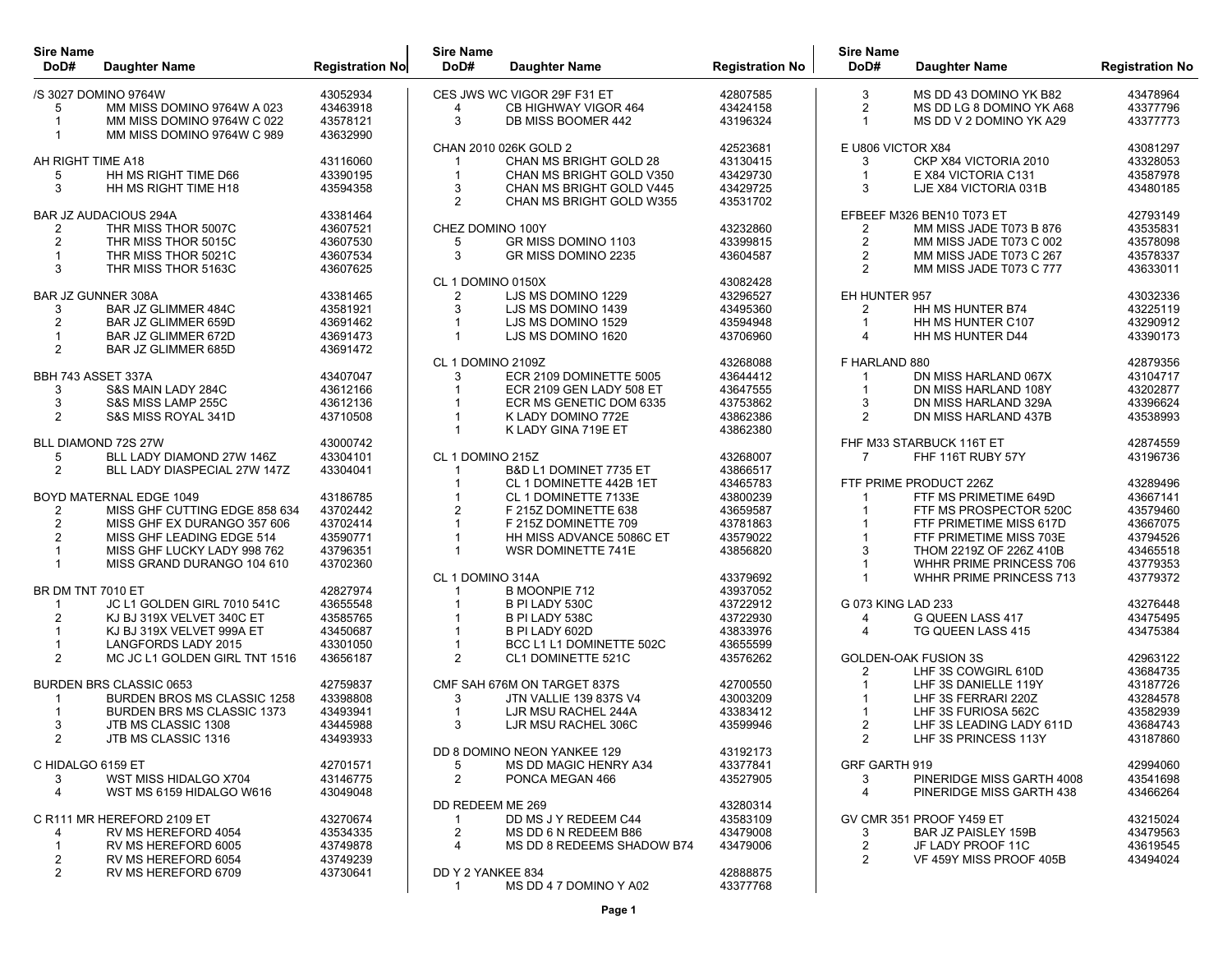| <b>Sire Name</b><br>DoD# | <b>Daughter Name</b>                | <b>Registration No</b> | <b>Sire Name</b><br>DoD#  | <b>Daughter Name</b>           | <b>Registration No</b> | <b>Sire Name</b><br>DoD# | Daughter Name                                      | <b>Registration No</b> |
|--------------------------|-------------------------------------|------------------------|---------------------------|--------------------------------|------------------------|--------------------------|----------------------------------------------------|------------------------|
|                          | GV HIGHWAY E19 VIC W501             | 42964704               | 1                         | R STARLETTE 618                | 43703879               | 4                        | SUGG BELIEVE 414                                   | 43476400               |
|                          | GV FREEWAY VIC W501 B562            | 43251498               | -1                        | R STARLETTE 707                | 43821459               |                          |                                                    |                        |
| 6                        | GV FREEWAY VICKY W501 B557          | 43251492               | 1                         | R STARLETTE ER633              | 43704499               | KT BUILT TUFF 1010       |                                                    | 43231454               |
|                          |                                     |                        | $\overline{1}$            | R STARLETTE T 702              | 43821476               | -1                       | ERNST 1010 MS TUFFY 326                            | 43412877               |
|                          | H5 0011 ADVANCE 3114 1ET            | 43375348               |                           |                                |                        | $\overline{2}$           | ERNST MS BUILT TUFF 5130                           | 43589653               |
| 3                        | <b>H5 MS 3114 ADVANCE 557</b>       | 43589494               | HPH 40P TABOR 111T        |                                | 42838386               | $\overline{2}$           | <b>ERNST MS BUILT TUFF 5141</b>                    | 43589737               |
| $\overline{1}$           | <b>H5 MS 3114 ADVANCE 689</b>       | 43708684               | 5                         | AMAN 111T TILLY 121T           | 43293841               | $\overline{2}$           | <b>ERNST MS BUILT TUFF 6031</b>                    | 43734016               |
| 3                        | SRR MISS 3114 ADVANCE 534C          | 43568414               | 2                         | AMAN 111T TILLY 26X            | 43100113               |                          | J BAR E VICTRA 720E                                | 43874749               |
| H5 9027 ADVANCE 161      |                                     |                        |                           |                                |                        | -1                       | RST MS 1010 BUILT TUFF 5144                        | 43621523               |
| 4                        | H5 MS 161 ADVANCE 334               | 43190948<br>43375285   | JA L1 DOMINO 8619U<br>2   | ERNST 8619 MS DOMINETTTE 320   | 42936044<br>43412842   |                          | <b>L3 DESERT DIAMOND 115</b>                       | 43162638               |
| 4                        | <b>H5 MS 161 ADVANCE 4231</b>       | 43471170               | $\overline{2}$            | ERNST MS 8619 DOMINO 204       | 43320683               | -1                       | L3 LADY RANGER 367                                 | 43408426               |
|                          |                                     |                        | 4                         | ERNST MS 8619 DOMINO 421       | 43519080               | 3                        | M GILMAR DIAMOND GIRL F015                         | 43565094               |
| HH ADVANCE 1003Y         |                                     | 43173046               |                           |                                |                        |                          | M GILMAR DIAMOND GIRL F037                         | 43773387               |
|                          | H3L 1003 MS. SUPER 522              | 43572897               | <b>JMS VICTOR 475 965</b> |                                | 43049486               |                          | M GILMAR DIAMOND GIRL F038                         | 43778109               |
|                          | H3L MISS SUPER LADY E725            | 43778072               | 3                         | JMS VICTORIA 965 209           | 43337879               | 3                        | M GILMAR DIAMOND GIRL F06                          | 43480825               |
| 4                        | TPR 1003Y MS ADVANCE B310           | 43366946               | 3                         | <b>JMS VICTORIA 965 383</b>    | 43437929               |                          |                                                    |                        |
| 3                        | TPR 1003Y MS ADVANCE B316           | 43366966               |                           | JMS VICTORIA 965 6102          | 43752790               | LH RIBEYE 933            |                                                    | 43013097               |
|                          |                                     |                        | -1                        | <b>JMS VICTORIA 965 672</b>    | 43750879               | 6                        | AMAN 933 REBA 120Y                                 | 43200299               |
|                          | HH ADVANCE 1013Y ET                 | 43173054               |                           |                                |                        | -1                       | AMAN 933 REBA 220Y                                 | 43200144               |
| 2                        | CO L1 DOMINETTE 602D                | 43701095               | JPH VERNON 34L 4U         |                                | 42899796               |                          |                                                    |                        |
| $\mathbf{1}$             | EHF 1013 L1 MS ADVANCE 496          | 43539862               | 7                         | <b>JPH VICTORIA 6Y</b>         | 43198903               | LH WORLD CLASS 640       |                                                    | 42712091               |
| $\overline{2}$           | HH MISS ADVANCE 4133B               | 43511002               |                           |                                |                        |                          | KAS MIDWAY CLASSY LADY 849U                        | 42953772               |
| $\overline{2}$           | KC L1 DOMETT 15001                  | 43579978               | JRR REAL TIME 101Y        |                                | 43222664               | 3                        | KAS MIDWAY CLASSY VENUS 814B                       | 43549876               |
| 3                        | <b>KC L1 DOMETT 15022</b>           | 43580013               | 3                         | LJS MS MARK DOMINO 1337        | 43394760               | 3                        | WJS MIDWY WORLD CLASS LDY 241Y43243645             |                        |
|                          |                                     |                        | 4                         | LJS MS MARK DOMINO1361         | 43394783               | -1                       | WJS MIDWY WORLDCLASS LDY 547A 43442729             |                        |
|                          | HH ADVANCE 2029Z ET                 | 43270784               |                           |                                |                        |                          |                                                    |                        |
|                          | BCC L1 DOMINETTE 566C               | 43623683               |                           | JWR 34E DATELINE 587N          | 42439142               |                          | LJR 327L PRESIDENT 163P                            | 42496126               |
| 2                        | ECR 2029 DOMINETTE 4066             | 43530447               | 4                         | <b>RB MISS 905</b>             | 42998693               | 6                        | LJR PEARL 103W                                     | 43000905               |
|                          | ECR 2029 DOMINETTE 4556             | 43534484               | 3                         | <b>RB MISS 910</b>             | 42998697               | -1                       | LJR PEARL 123W                                     | 43000925               |
|                          | ECR 2029 DOMINETTE 7077             | 43851407               |                           |                                |                        |                          |                                                    |                        |
| $\overline{2}$           | ECR 2029 MISS ADVANCE 5194          | 43651871               | K&B SENTINEL 0042X        |                                | 43110745               |                          | MILESTONE 80L WYATT 9126J W954ET                   | 43046409               |
|                          | ECR 2029 SABRINA 4045               | 43529525               | 1                         | OR 0042X MISS SENTINEL 535G    | 43747043               | 2                        | <b>MCF W954 PRAIRIE 957-356</b>                    | 43473085               |
|                          |                                     |                        | 2                         | RW 0042X BABETTE B19           | 43492965               | $\overline{2}$           | MCF W954 ROSE 905 408                              | 43499142               |
| HH ADVANCE 2207Z         |                                     | 43271011               | 1                         | RW 0042X BEULAH B08            | 43492945               | 3                        | MCF W954 ROSE 922-407                              | 43499215               |
| 2                        | R STARLETTE 531                     | 43601184               | $\overline{2}$            | SHF MAGGIE 42X A160            | 43379301               |                          |                                                    |                        |
| 2                        | R STARLETTE 670                     | 43704532               | $\mathbf{1}$              | SLEEPY HANNAH 511              | 43631885               |                          | <b>MRC BRIGHT PENSION 11U</b>                      | 42934901               |
|                          | R STARLETTE 762                     | 43821523<br>43821228   | KB L1 DOMINO 007X         |                                |                        | 3                        | DRS MIDWAY BRIGHT LADY 532A                        | 43442831               |
|                          | R STARLETTE 776<br>R STARLETTE T526 | 43601166               | 4                         | DN LADY BOND 303A              | 43086078<br>43396598   | 3                        | DRS MIDWAY BRIGHT LADY 678B<br>FJ RADIANT LADY 17X | 43549838<br>43127649   |
|                          |                                     |                        | 2                         | DN LADY BOND 533C              | 43608445               |                          |                                                    |                        |
| HH ADVANCE 3203A         |                                     | 43368525               | -1                        | DN LADY BOND 738E              | 43859304               | <b>MW W4 MVP W707</b>    |                                                    | 42783182               |
| 3                        | R STARLETTE 507                     | 43601102               |                           |                                |                        | $\overline{2}$           | MW MS W4 W707 W003                                 | 43086691               |
|                          | R STARLETTE 532                     | 43601240               |                           | KC MR RIBSTONE 10071           | 43142488               | 5                        | MW MS W4 W707 W329                                 | 43385463               |
| 2                        | R STARLETTE 559                     | 43601364               | 1                         | KC MISS FRECKLES 16111         | 43747282               |                          |                                                    |                        |
|                          | R STARLETTE 741                     | 43821125               |                           | KC MISS FRECKLES 17032         | 43820337               |                          | <b>NJW 37U 100W TRUST 113Z</b>                     | 43311890               |
| 2                        | R STARLETTE T540                    | 43601258               |                           | L MS FRECKLES 5054             | 43571427               | 3                        | THR MISS THOR 4093B                                | 43503273               |
|                          |                                     |                        | -1                        | L MS FRECKLES 5252             | 43574100               | -1                       | THR MISS THOR 5146C                                | 43607612               |
|                          | HH ADVANCE 3297A ET                 | 43442630               | 2                         | L MS FRECKLES 5396             | 43590033               |                          | THR MISS THOR 5148C                                | 43607613               |
| 1                        | CO L1 DOMINETTE 777E                | 43823556               |                           |                                |                        | $\mathbf{1}$             | THR MISS THOR 6065D                                | 43719367               |
|                          | CO L1 DOMINETTE 784E                | 43823563               |                           | KCF BENNETT X51 Z79            | 43282602               | -1                       | THR MISS THOR 6229D                                | 43719460               |
|                          | EHF 3297 L1 MS ADVANCE 6133         | 43748578               | 3                         | MM MISS BENNETT KCF Z79 C 106  | 43577816               |                          |                                                    |                        |
| 2                        | <b>HH MISS ADVANCE 5358C</b>        | 43633850               | 2                         | MM MISS BENNETT KCF Z79 C 107  | 43577797               |                          | NJW 47X 8Y HOMEGROWN 51A                           | 43385169               |
| $\overline{2}$           | <b>HH MISS ADVANCE 5361C</b>        | 43633852               | 2                         | MM MISS BENNETT KCF Z79 C 329  | 43577862               | -1                       | THR MISS THOR 5072C                                | 43607568               |
| 1                        | HH MISS ADVANCE 7189E ET            | 43786273               |                           |                                |                        | 3                        | THR MISS THOR 5075C                                | 43607571               |
|                          |                                     |                        |                           | KJ 968R POLLED SOLUTION 668ZET | 43312274               | 2                        | THR MISS THOR 5077C                                | 43607572               |
|                          | HH ADVANCE 4105B ET                 | 43470150               | -1                        | LPH 274W MISS DAYTON 668Z 316D | 43722971               | $\overline{2}$           | THR MISS THOR 5136C                                | 43607608               |
|                          | HH MISS ADVANCE 6305D               | 43736967               | 1                         | <b>RKM 668Z ALI 62D</b>        | 43678845               |                          | THR MISS THOR 6076D                                | 43719372               |
|                          | R STARLETTE 606                     | 43703102               | 2                         | S&S INAS MIXER 332D            | 43710499               |                          | THR MISS THOR 6288D                                | 43719497               |
| 1                        | R STARLETTE 616                     | 43703878               | 1                         | S&S ROBERTA 167B               | 43505172               |                          | THR MISS THOR 7109E                                | 43815624               |